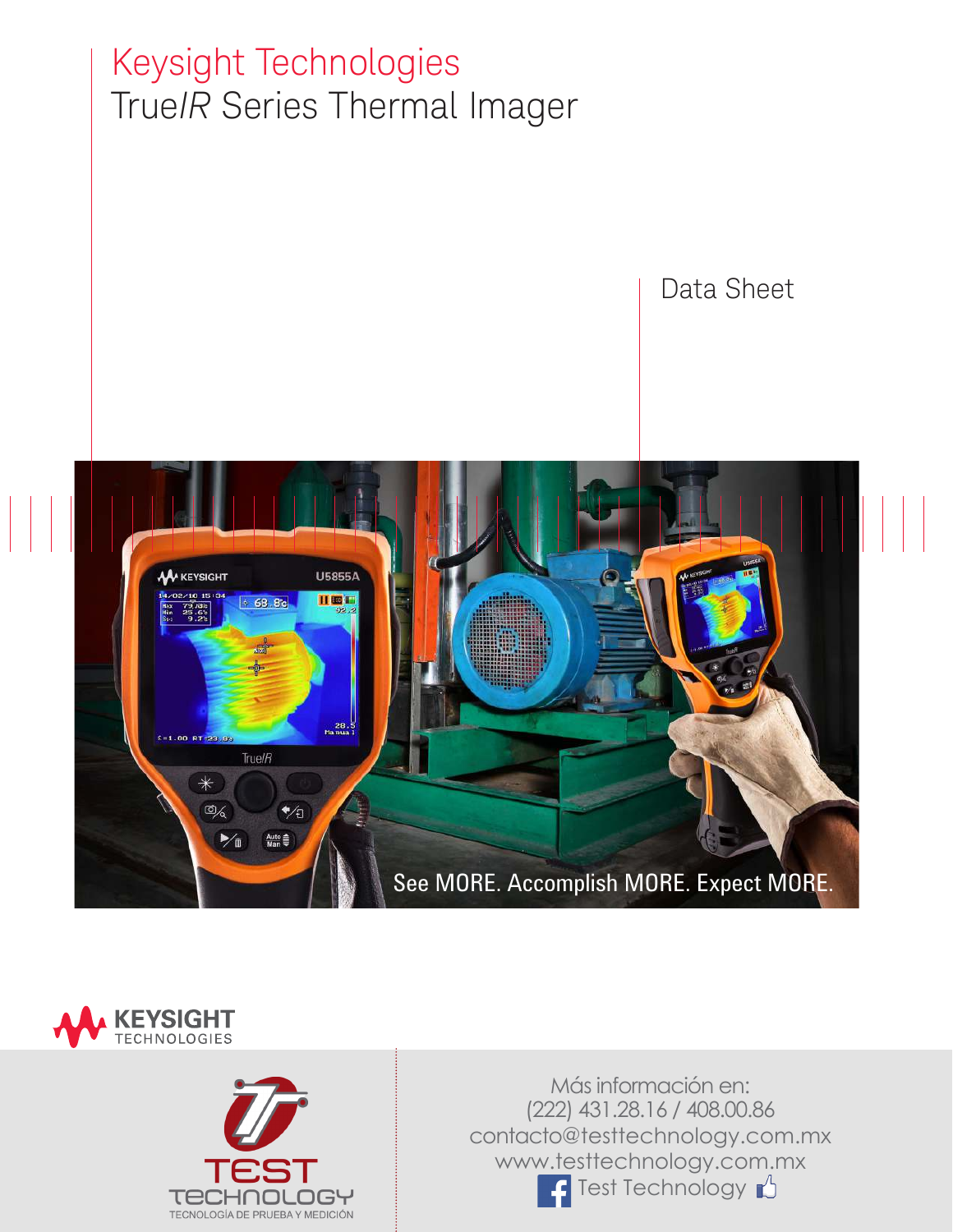## Introduction

Reap the benefits of a high resolution thermal imager that fits within your available budget. With the Fine Resolution capability, you can achieve effective resolution of 320 x 240 pixels from a 160 x 120 pixels detector – four times more resolution, four times more detail.

**TECHNOLOGY** 

- Four times more pixels with Fine Resolution capability
- View finer object details with 4x digital zoom
- Quick access buttons to easily change settings or functions
- Long product warranty 3 years
- Ergonomically designed with evenly distributed weight
- In-camera monitoring for temperature trending
- Ability to focus on objects, as close as 10 cm away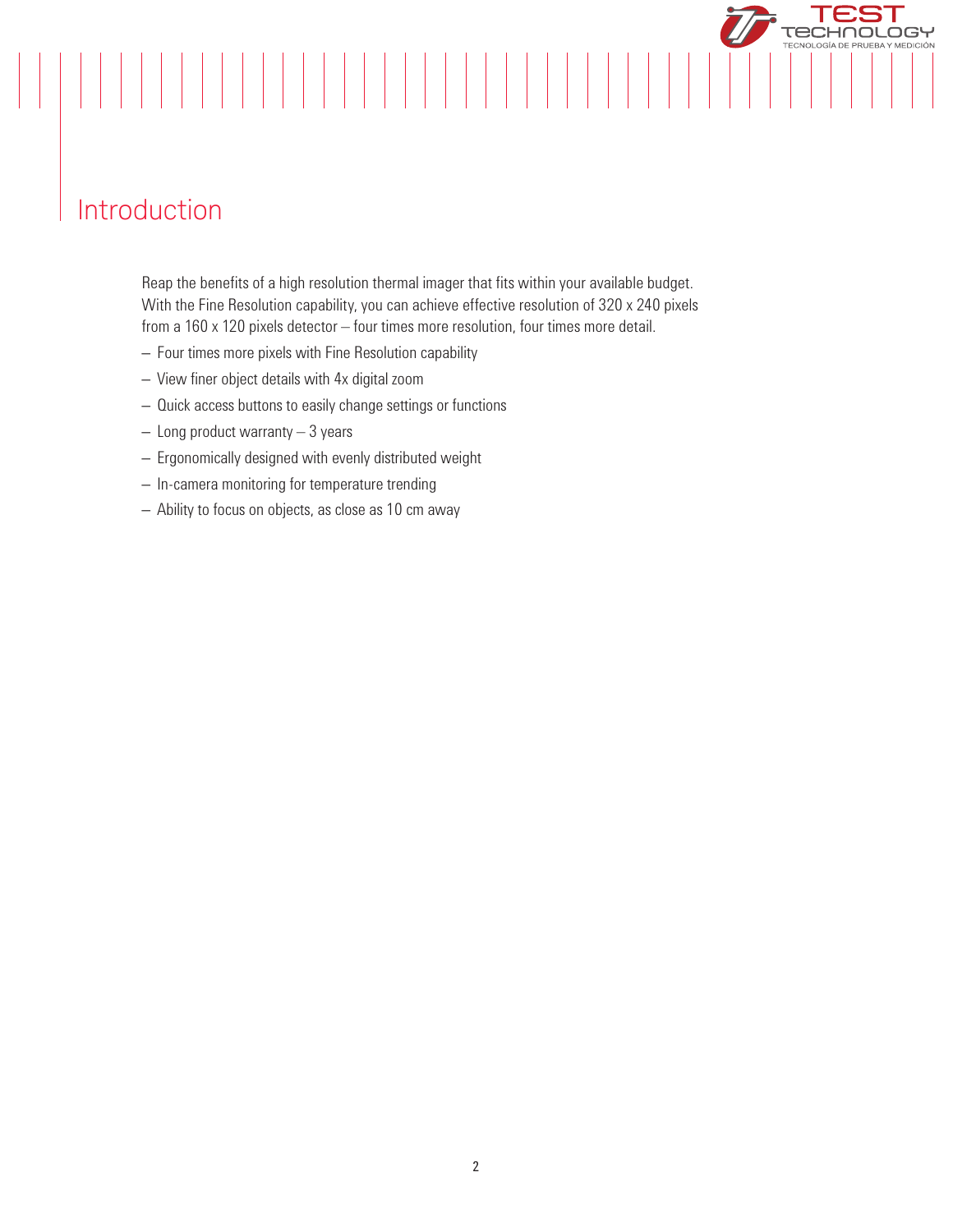### See More with U5855A True*IR* Series Thermal Imager



### Get more details with Fine Resolution

Fine Resolution is a technology that restores the details originally inherent to the object while enhancing the resolution, at the same time minimizing fuzziness and noise. It is accomplished by performing sophisticated calculations on continuous multi-frames of the image – evaluated for misalignment caused mainly by hand tremor. The firmware then detects and corrects the information between images through one feature pixel.





Continuous multi-frames of low resolution images

Four times more resolution, noise eliminated

With Fine Resolution,

- Get an effective 320 x 240 pixels of radiometric JPEG IR image which is clearer and sharper.
- See fine details on objects as close as 10 cm, especially when measuring temperature on small components which are close to each other.
- With 4x digital zoom, magnify a thermal image of a far-away objects quickly to identify anomalies and to reveal even finer details.
- These are essential for industrial, building inspection, electronics, as well as medical research.



Figure 1. Samples of IR images

### Perform more in-camera measurements and analysis

Capture thermal images effectively with its intuitive and easy to use tools:

- Configurable quick access buttons that are able to change functions based on user preference.
- Monitor temperature trends over time for quality checks when monitoring process parameters in industrial plant automation.
- Perform analysis using its extensive range of measurement tools.
- Coupled with the U5855A's high sensitivity of 0.07 °C, it can detect the slightest temperature difference to provide more accurate temperature readings.



Figure 2. Center spot, min and max tracking, three moveable spots.



Figure 3. Three moveable boxes with statistics



Figure 4. Delta temperature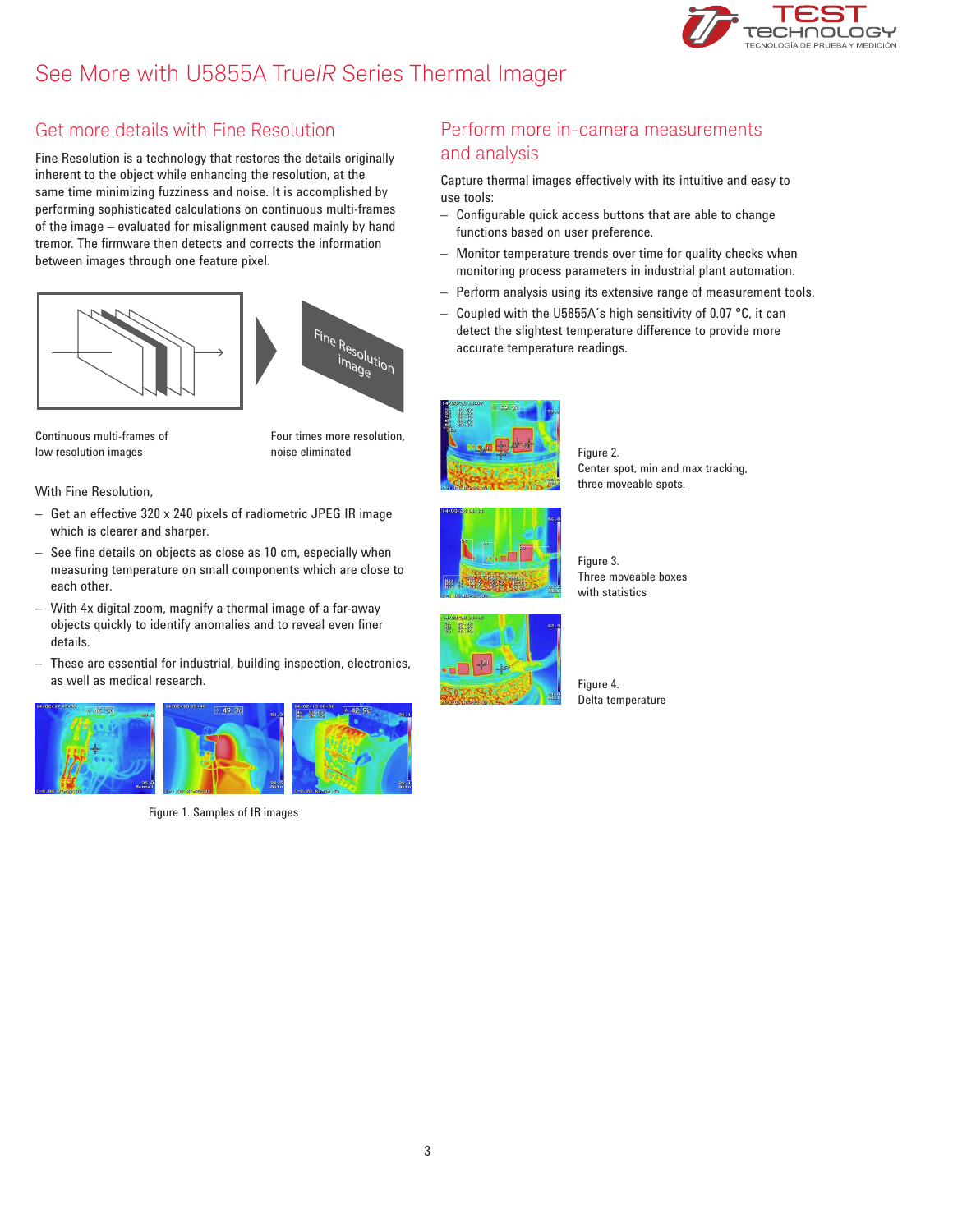

### Ergonomically designed for comfort

The ergonomically built True*IR* thermal imager is designed to let you carry out daily tasks comfortably. With its evenly distributed weight of only 746 grams and good stability, it fits comfortably in your palm

Figure 5. Ergonomically designed to have distributed weight. It can even stand on its own! Figure 6. Good grip with belt support

without straining your hands, even when used over a long period of time. With a stable grip, it allows you to single-handedly capture more images and to work more efficiently.



### TrueIR Analysis and Reporting Tool

Import, analyze, edit and present your thermal images to your clients swiftly with True*IR* analysis and reporting tool. With this PC software, you could change color settings and corrective parameters, add color alarm, or pick and choose any of the six measurement analysis tools or diagrams to help you present your findings to your customers clearly.

Also, generate reports quickly with the help of ready templates and then customize them accordingly based on your clients' requirements.



Features:

- Change color settings and corrective parameters, like emissivity, ambient temperature, atmospheric temperature, and more
- Set color alarm
- Choose between six measurement analysis tools or diagrams like spot, line, line profile, box, histogram and delta temperature
- Capable to display thermal image, visual image, thermal-visual side-by-side, or fusion images as well as its associated photo or note tags
- Create reports based on available templates and then customize them to suit your client' needs
- Generate reports in Microsoft Words or PDF
- Eleven local languages to choose from English, Spanish, Italian, French, German, Portuguese, simplified Chinese, traditional Chinese, Japanese, Korean and Russian

Download for free from www.keysight.com/find/TrueIR\_ART



Figure 7. TrueIR Analysis and Reporting Tools GUI Figure 8. Sample of measurement analysis diagrams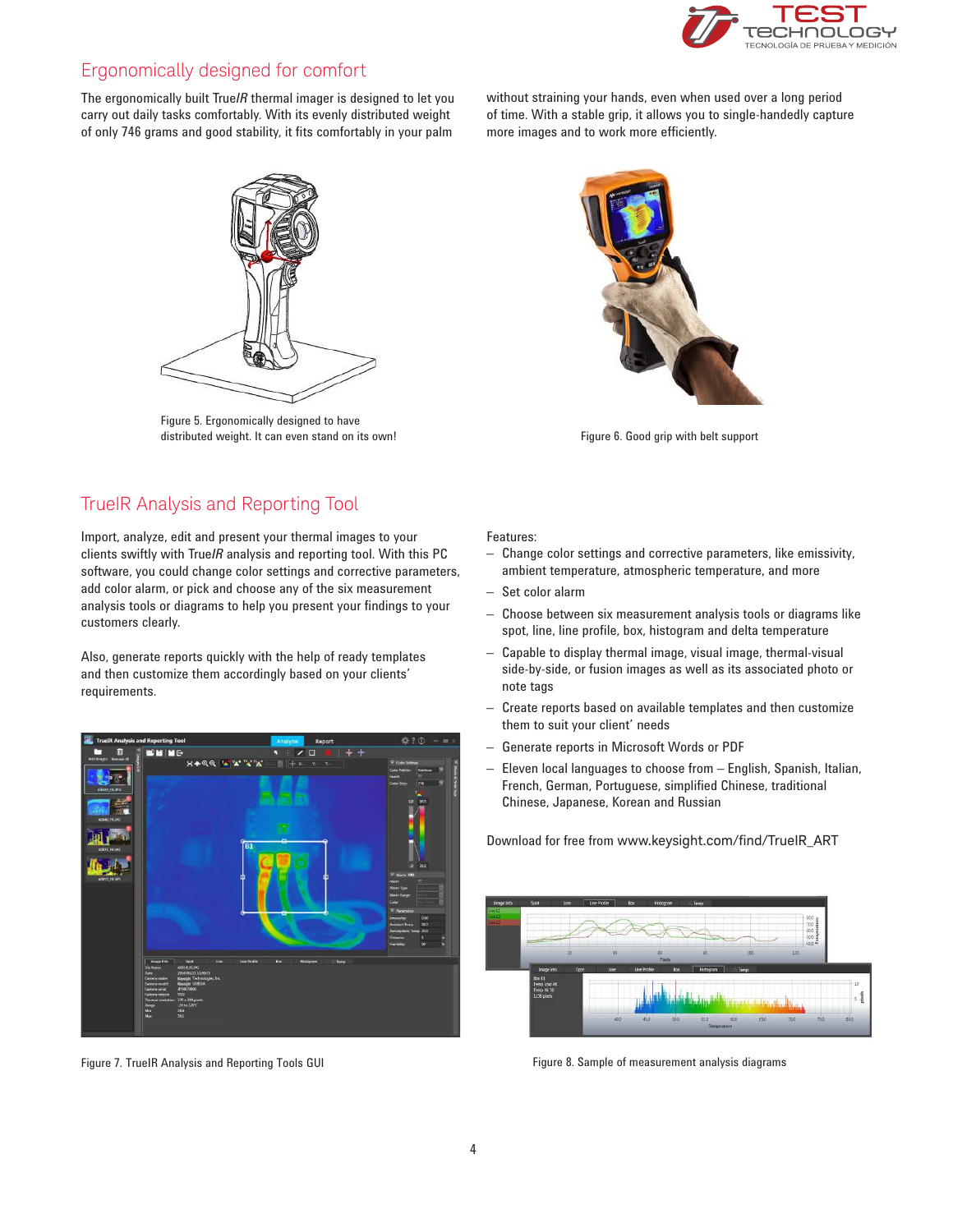

### Front and Back Panels

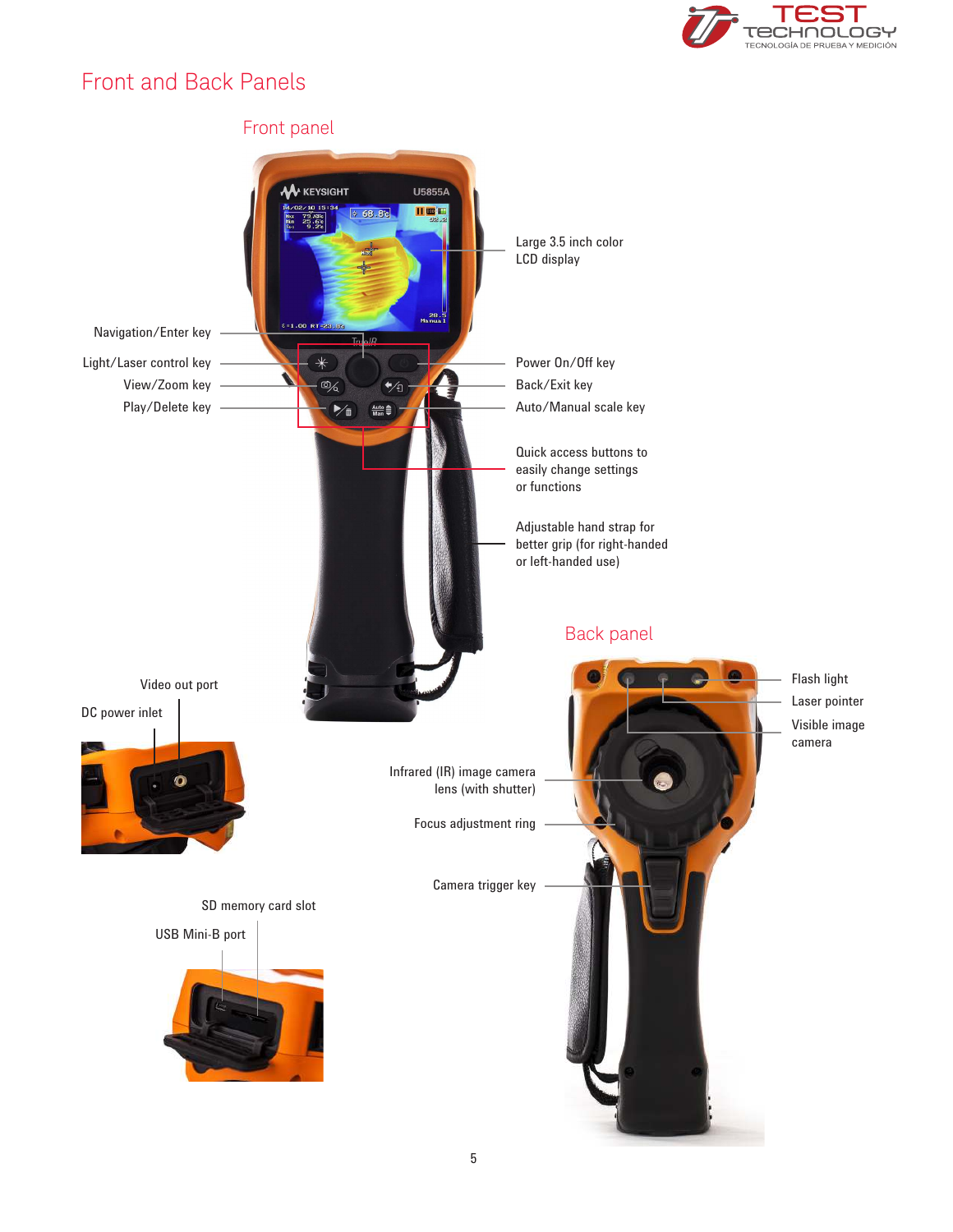

### Specifications

Specifications are warranted in the temperature range of 0 to 40 °C and after 2 minutes of power up, unless otherwise noted. Supplemental characteristics – which are not warranted, but are descriptions of performance – are determined either by design or testing.

### Performance specifications

| Parameter                                                      | Specification                                                                                                |
|----------------------------------------------------------------|--------------------------------------------------------------------------------------------------------------|
| <b>Basic Performance</b>                                       |                                                                                                              |
| Temperature measurement range                                  | $-20 \sim 350$ °C<br>Range 1: -20 to 120 °C<br>Range 2: 0 to 350 °C                                          |
| Thermal sensitivity                                            | Range 1: 0.07 °C (at 30 °C)<br>Range 2: 0.1 °C (at 30 °C)                                                    |
| Accuracy <sup>1</sup><br>At $0 \sim 40$ °C ambient temperature | ±2 °C or ±2% (whichever is greater)                                                                          |
| Detector type                                                  | Uncooled Focal Plane Array (a-Si)                                                                            |
| <b>Detector Resolution</b>                                     | $160 \times 120$                                                                                             |
| Fine Resolution                                                | 320 × 240 (IR pixels)                                                                                        |
| Spectral range                                                 | 8 to 14 µm                                                                                                   |
| Frame rate                                                     | 9 Hz                                                                                                         |
| Field of view (FOV)                                            | $28^{\circ}$ (H) $\times$ 21° (V)                                                                            |
| Spatial resolution (IFOV)                                      | Fine Resolution OFF: 3.1 mrad<br>Fine Resolution ON: 2.1 mrad                                                |
| Focal distance                                                 | 10 cm to infinity                                                                                            |
| Focus mechanism                                                | Manual focus                                                                                                 |
| <b>Image Processing and Enhancement</b>                        |                                                                                                              |
| Correction parameters                                          | Emissivity, reflected temperature, object distance, ambient temperature, humidity, transmissivity            |
| Emissivity correction                                          | $0.1$ to $1.0$<br>Predefined emissivity table                                                                |
| Digital zoom                                                   | Zoom ratio: 4× continuous                                                                                    |
| Color palette                                                  | Rainbow, iris, hot iron, gray, inverted gray                                                                 |
| Camera mode                                                    | IR image, visible image, picture in picture, blend                                                           |
| <b>Measurements and Alarm</b>                                  |                                                                                                              |
| Measurements                                                   | Center spot, 3x moveable spots, max/min tracking, delta temperature, 3x moveable boxes<br>(with min/max/avg) |
| Color alarm                                                    | High/low temperature in all areas<br>Alarm zones: Above/below/inside/outside                                 |

1. Minimum distance with accuracy, 10 cm to 50 cm: ±4 °C or ±4%.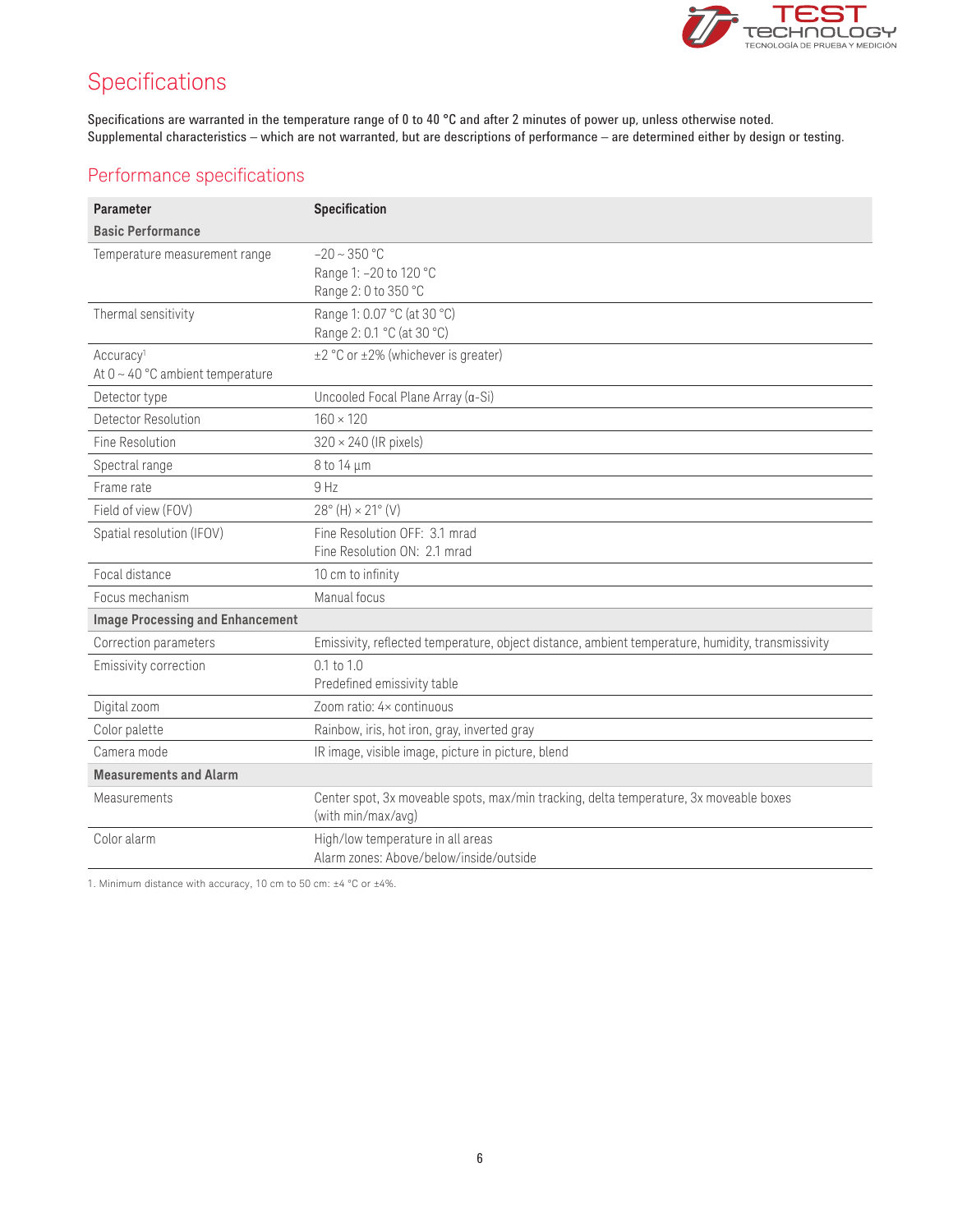

### Supplemental characteristics

| <b>Parameter</b>              | <b>Characteristic</b>                                                                                                               |
|-------------------------------|-------------------------------------------------------------------------------------------------------------------------------------|
| Storage device                | Supports up to 32 GB SDHC memory card with class 4 and above                                                                        |
| Image format                  | IR image: Radiometric JPEG<br>Visible image: JPEG                                                                                   |
| Image logging                 | Logs IR, visible or fusion images at a defined interval (7 to 3600 seconds)                                                         |
| State storage memory          | Three user-configurable stored states                                                                                               |
| Tagging/annotation            | 3 photo tags, note tag, note tag from template (downloadable from the Keysight Technologies, Inc. Web site)                         |
| 1/0                           | USB 2.0 mass storage<br>NTSC/PAL via video RCA cable                                                                                |
| Language                      | English, French, German, Italian, Japanese, Korean, Portuguese, Russian, Spanish, Simplified Chinese,<br><b>Traditional Chinese</b> |
| Built-in quick start tutorial | Available                                                                                                                           |

### Product characteristics

| Product                              | <b>Characteristic</b>                                                                                                                                                                                                                                                                                         |
|--------------------------------------|---------------------------------------------------------------------------------------------------------------------------------------------------------------------------------------------------------------------------------------------------------------------------------------------------------------|
| Power supply                         |                                                                                                                                                                                                                                                                                                               |
| Power adapter                        | - Line voltage range: 50/60 Hz, 100 - 240 VAC (Auto/Universal voltage), 1.2 A<br>- MAINS supply voltage fluctuations not to exceed ±10% of the nominal voltage<br>- Output voltage: 12 VDC, 3 A<br>- Installation Category I (Isolated ELV supply source - connected to MAINS through an AC/DC power adapter) |
| Battery                              | - Li-lon rechargeable battery, 7.4 VDC, 2500 mAh<br>- Operating time: 4 hours                                                                                                                                                                                                                                 |
| Display                              | 3.5" TFT                                                                                                                                                                                                                                                                                                      |
| Visible camera                       | 3.1 MP                                                                                                                                                                                                                                                                                                        |
| Built-in led torch                   | Available                                                                                                                                                                                                                                                                                                     |
| Laser pointer                        | Class 2                                                                                                                                                                                                                                                                                                       |
| Warm-up time                         | 2 minutes                                                                                                                                                                                                                                                                                                     |
| Operating environment                |                                                                                                                                                                                                                                                                                                               |
| Temperature                          | $-$ -15 °C to 50 °C                                                                                                                                                                                                                                                                                           |
| Humidity                             | $-50\%$ RH to 95% RH at 40 °C                                                                                                                                                                                                                                                                                 |
| Storage compliance                   |                                                                                                                                                                                                                                                                                                               |
| Temperature                          | $-40^{\circ}$ C to 70 °C                                                                                                                                                                                                                                                                                      |
| Humidity                             | $-95\%$ RH at 40 °C                                                                                                                                                                                                                                                                                           |
| Altitude                             | $-$ Up to 2000 m                                                                                                                                                                                                                                                                                              |
| Pollution degree                     | $-2$                                                                                                                                                                                                                                                                                                          |
| Safety compliance                    | - Laser safety: IEC 60825-1:2001/EN 60825-1:2001 (Laser Class 2)<br>- IEC 61010-1:2010/EN 61010-1:2010                                                                                                                                                                                                        |
| <b>EMC</b> compliance                | - IEC 61326-1:2005/EN61326-1:2006<br>- CISPR11:2003/EN55011:2007, Group 1 Class A<br>- Canada: ICES/NMB-001: Issue 4, June 2006<br>- Australia/New Zealand: AS/NZS CISPR 11:2004                                                                                                                              |
| Shock                                | Tested to IEC 60068-2-27 Ed. 3.0                                                                                                                                                                                                                                                                              |
| Vibration                            | Tested to IEC 60068-2-6                                                                                                                                                                                                                                                                                       |
| Tripod mount thread                  | ISO 1222:2010 Standard screw thread, 1/4 - 20 UNC                                                                                                                                                                                                                                                             |
| Drop test                            | 2 <sub>m</sub>                                                                                                                                                                                                                                                                                                |
| Protection class                     | $\overline{2}$                                                                                                                                                                                                                                                                                                |
| IP rating                            | IP 54                                                                                                                                                                                                                                                                                                         |
| Dimensions ( $W \times H \times D$ ) | $95 \times 250 \times 85$ mm                                                                                                                                                                                                                                                                                  |
| Weight                               | 0.746 kg (with battery)                                                                                                                                                                                                                                                                                       |
| Warranty                             | Refer to www.keysight.com/go/warranty_terms<br>3 years for the product<br>3 months for the standard accessories unless otherwise specified                                                                                                                                                                    |
| Calibration cycle                    | 1 year                                                                                                                                                                                                                                                                                                        |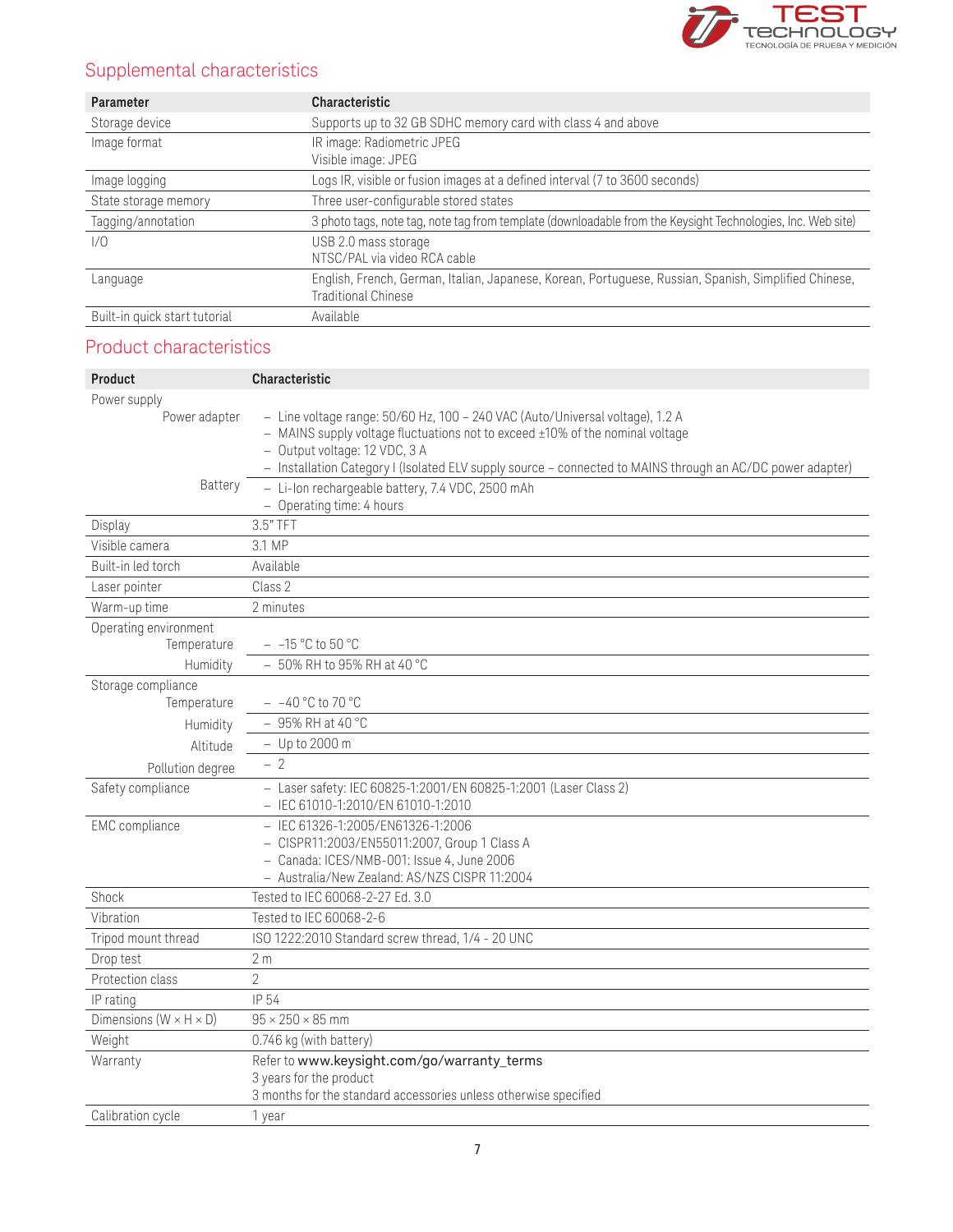

### Ordering information

| <b>Standard shipped accessories</b><br>Power adapter with power cord<br>Rechargeable Li-Ion battery<br>SD memory card<br>Video RCA to RCA interface cable, 2 m<br>USB Standard-A to Mini Type-B interface cable, 1 m<br>Hand strap<br>Rugged, hard carrying case<br>Quick start guide<br>Certificate of calibration |                                       | U5855A |
|---------------------------------------------------------------------------------------------------------------------------------------------------------------------------------------------------------------------------------------------------------------------------------------------------------------------|---------------------------------------|--------|
| <b>Optional accessories</b>                                                                                                                                                                                                                                                                                         |                                       |        |
| U5751A                                                                                                                                                                                                                                                                                                              | Power adapter (with power cord)       |        |
| U5752A                                                                                                                                                                                                                                                                                                              | Rechargeable Li-Ion battery           |        |
| U5753A                                                                                                                                                                                                                                                                                                              | External battery charger (2-bay)      |        |
| U5761A                                                                                                                                                                                                                                                                                                              | Video RCA to RCA interface cable, 2 m |        |

U5762A USB Standard-A to Mini Type-B interface cable, 1 m U5771A Rugged carrying case, hard U5772A Hand strap, Adjustable for right-handed and left-handed use